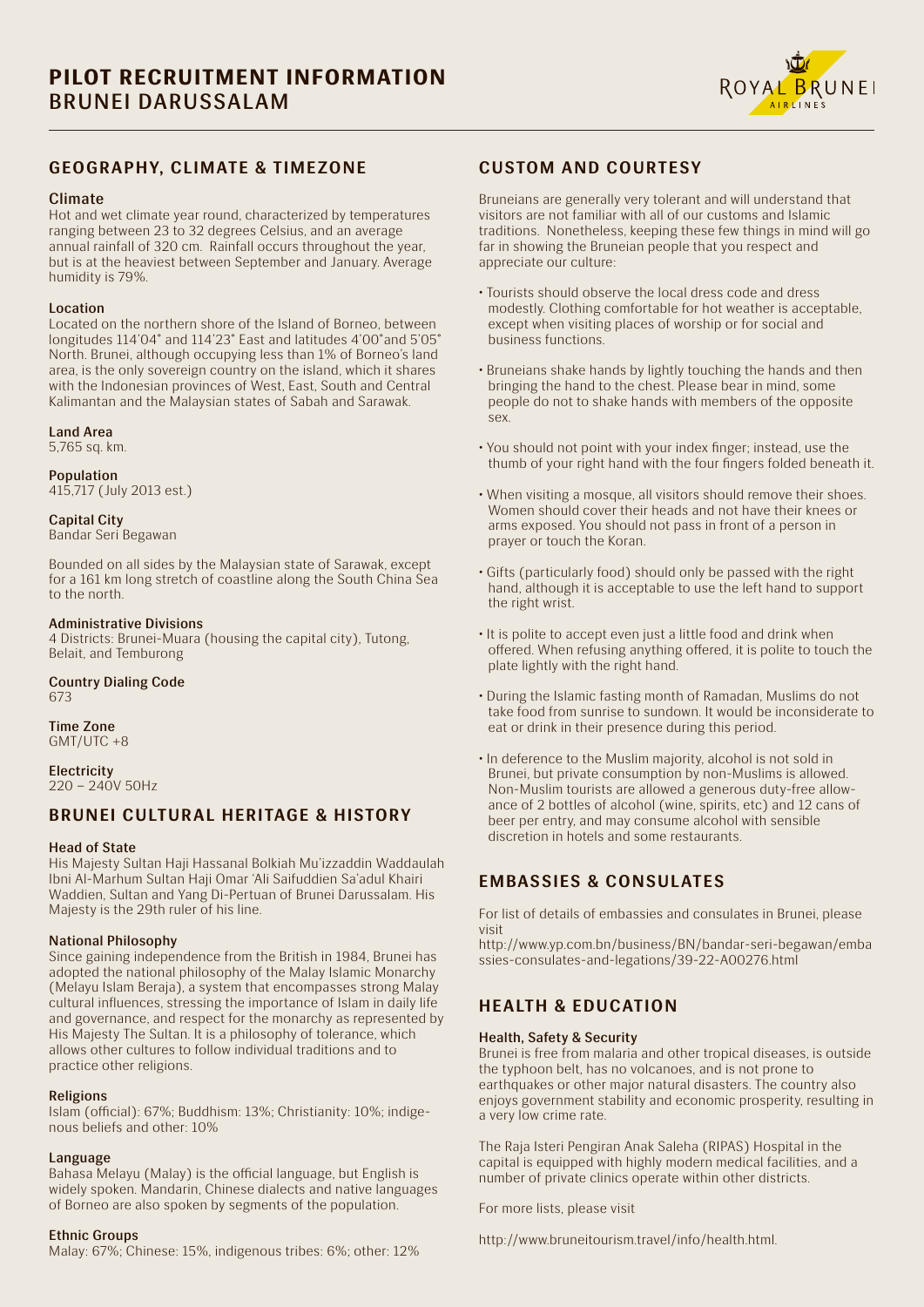

## **SCHOOLS**

Brunei offers both private and government schooling.



Jerudong International School (JIS), a co-educational institution that follows the British education system which awards its students A-Level, GCSE and more recently, International Baccalaureate (IB) qualifications. The school is a member of the Federation of British International Schools in South-East Asia (FOBISSEA) and the Independent Association of Preparatory Schools (IAPS). For more information please visit www.jis.edu.bn.

International School Brunei (ISB), a highly regarded international school, situated in Bandar Seri Begawan, the capital of Brunei. ISB is a co-educational institution and provides an international education based on a modified National Curriculum of England and the International Baccalaureate (IB). For more information please visit www.isb.edu.bn.

There are other private schools that are also located in and around the Capital.

## **TRANSPORTATION**



Many of Brunei's attractions lie within walking distance of each other in the heart of the capital city, Bandar Seri Begawan. The airport is about 11km from the capital. A comprehensive public bus system serves the capital and other destinations. Driving around Brunei is similar to the UK – on the right side of the road.

### Taxis

There are no metered taxis in Brunei. Taxis are available at most hotels, shopping centres and the airport. In the capital, taxis are located at the Jalan Cator car park. It is advisable to prearrange your taxi rides by contacting the following numbers:-

| <b>DISTRICT</b>      | <b>NUMBER</b>         |
|----------------------|-----------------------|
| Bandar Seri Begawan  | 673 2222214 / 2226853 |
| Kuala Belait         | 673 3334581           |
| Seria                | 673 3222020 / 3222155 |
| Airport Taxi Service | 673 2343671           |

### Car Rentals

Self-drive or chauffeur-driven cars are available for hire from major hotels and the airport.

| <b>NAME</b>                              | <b>CONTACT NUMBER</b>             |
|------------------------------------------|-----------------------------------|
| Avis Rent-A-Car                          | (673) 2426345 / 2442284 / 2446380 |
| Avis Branch - Radisson Hotel             | $(673)$ 2227100                   |
| Azizah Car Rental                        | (673) 2229388 / 7859888 / 8818880 |
| <b>Booklink</b>                          | $(673)$ 2446380                   |
| Budget-U-Drive                           | (673) 2345573 / 2345574           |
| Ellis and Sukma Car Rental               | (673) 2427238 / 2423777 / 8750285 |
| Hani Car Rental                          | (673) 2611666 / 8837845           |
| Hertz Rent-A-Car                         | (673) 2452244                     |
| L&W Automobile Rental & Services Sdn Bhd | (673) 8752783                     |
| Qawi Enterprise (Rent-A-Car)             | (673) 2655550 / 2655551 / 2655552 |
| Sabli Development & Eng. Co.             | (673) 2391122 / 8779421           |

### Buses

There are six bus routes serving Bandar Seri Begawan (BSB) area and Brunei Muara District - the Central Line, Circle Line, Eastern Line, Northern Line, Western Line and Southern Line. They usually operate from 6.30am - 7.00pm. Fares start from B\$1.00.

Buses to other major towns such as Tutong, Seria and Kuala Belait depart from the bus terminal located at the Jalan Cator car park in downtown Bandar.

## **MONEY AND TAXES**

The Brunei dollar is on a par with the Singapore dollar, which is also accepted in Brunei.

Major credit cards such as Visa and Mastercard are widely accepted in Brunei. Brunei is a tax free country.



### Banking

There is a good range of international banks in Brunei, all of which offer standard facilities such as current, deposit and savings accounts, ATM facilities, chequebooks, credit cards and loans. Some ATMs offer global access too, so you can withdraw money from your foreign accounts.

### List of Banks in Brunei:

| <b>HSBC</b>         | http://www.hsbc.com.bn/                |
|---------------------|----------------------------------------|
| <b>SCB</b>          | https://www.sc.com/bn/en/              |
| <b>UOB</b>          |                                        |
| <b>RHB Bank</b>     | http://www.rhb.com.my/branches/brunei/ |
| Maybank             |                                        |
| <b>BIBD</b>         | http://www.bibd.com.bn/                |
| <b>Baiduri Bank</b> | http://www.baiduri.com.bn/             |
| TAIB                | http://www.taib.com.bn/                |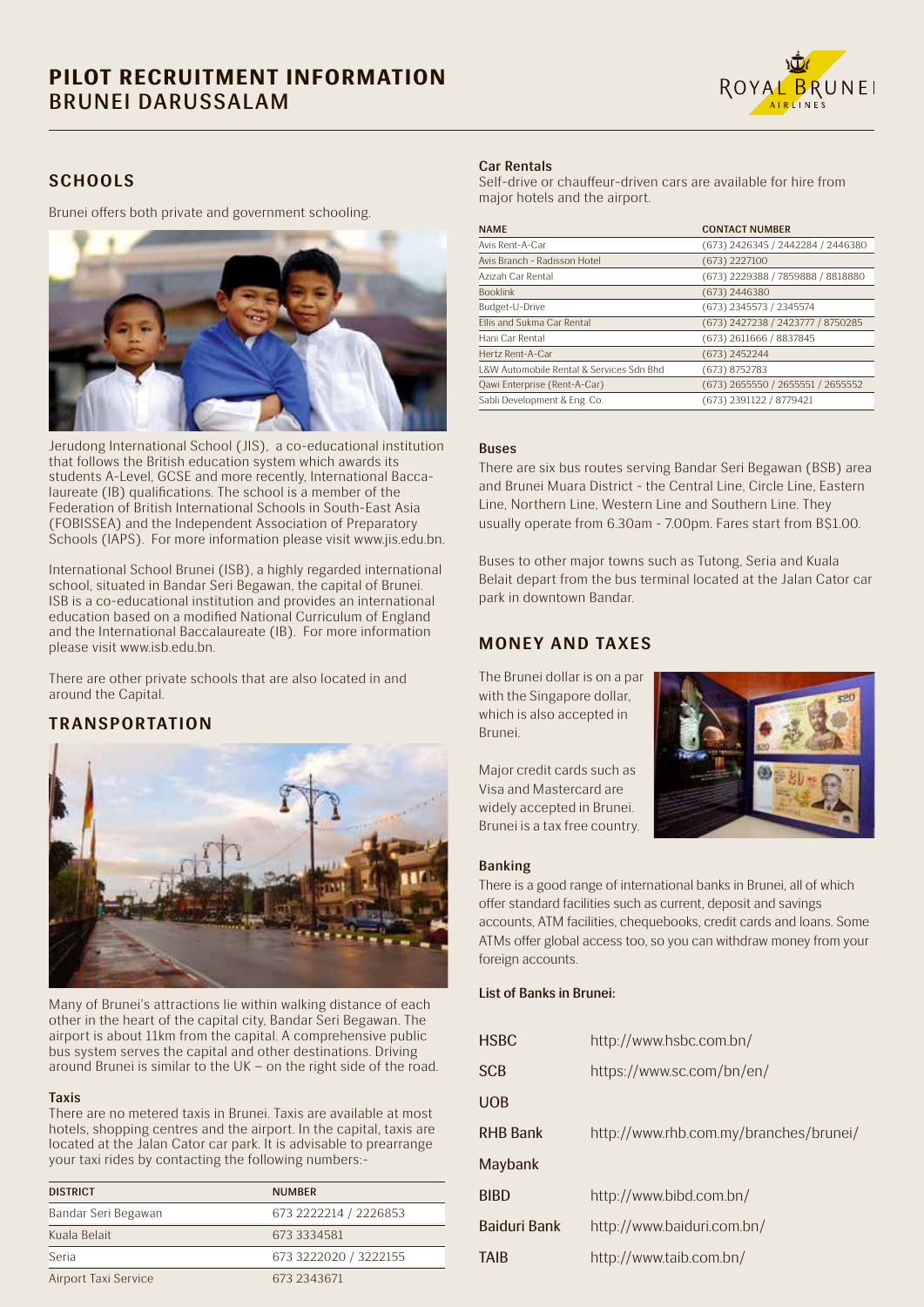

### **FOOD, SHOPPING & EVENTS**



For the adventurous, the food stalls offer Malay favourites, such as satay (barbecued meat on a skewer) and local dishes prepared with curry or coconut milk, Chinese, European and Indian cuisines are also widely available. Majority of eateries serve halal food. Alcohols are not sold in eateries in the country.

### Shopping

Department stores and shops offer goods ranging from cosmetics and stereos to local handicrafts such as the keris (an ornamental dagger), miniature brass cannons, and kain tenunan, a cloth woven with gold and silver threads.

Two largest supermarkets are Hua Ho Department Stores and SupaSave where you can find variety of imported goods from the UK and Australia.

Main shopping malls in the Capital are The Mall Gadong, Times Square, The Airport Mall, Citis Square and Kiulap Mall.

## **FESTIVAL AND CELEBRATIONS**

National Day (23rd February), Hari Raya (the end of the Muslim fasting month) and His Majesty the Sultan's birthday (15th July). Other public holidays include Chinese Lunar New Year and Christmas.

# **SPORTS & OUTDOOR ACTIVITIES**

Brunei offers many exciting and adventurous outdoor activities such as forest trekking, diving, sailing, hiking, golf, archery, paintball, ATV tours and many more. For more information, please visit http://www.bruneitourism.travel/



The Royal Brunei Yacht Club is widely visited by expatriates living in Brunei as it offers many water sport activities and events for families. For more information, please visit www.royalbruneiyachtclub.com.

Stretching the full length of Brunei's coastline is a pristine, sun-drenched ribbon of sand caressed by the South China Sea. More popular public open beaches include Muara beach, Serasa beach, Jerudong beach, Meragang beach and Seri Kenangan beach.

# **PLACES OF INTEREST**

### The Omar 'Ali Saifuddien Mosque

Brunei Darussalam's iconic landmark, the mosque was completed in 1958 and is named after the 28th Sultan, the late Sultan Omar 'Ali Saifuddien, who is referred to as the Architect of Modern Brunei.



### Istana Nurul Iman

The official residence of His Majesty Sultan Haji Hassanal Bolkiah Mu'izzaddin Waddaulah, Sultan and Yang Di-Pertuan of Brunei Darussalam. Although not open to public, except during Hari Raya Aidil Fitri, its golden domes and vaulted roof can be viewed from Kampong Ayer.

### Kampong Ayer

The world's largest water village that is home to more than 30,000 people living on unique wooden houses on stilts over the Brunei River also known as the Venice of the East.



The Royal Regalia Building

The museum is home to a collection of royal regalia, including the royal chariot, gold and silver ceremonial armoury, the jewel encrusted crowns used during the coronation and a replica of the throne, which is used by the Sultan on state occasions